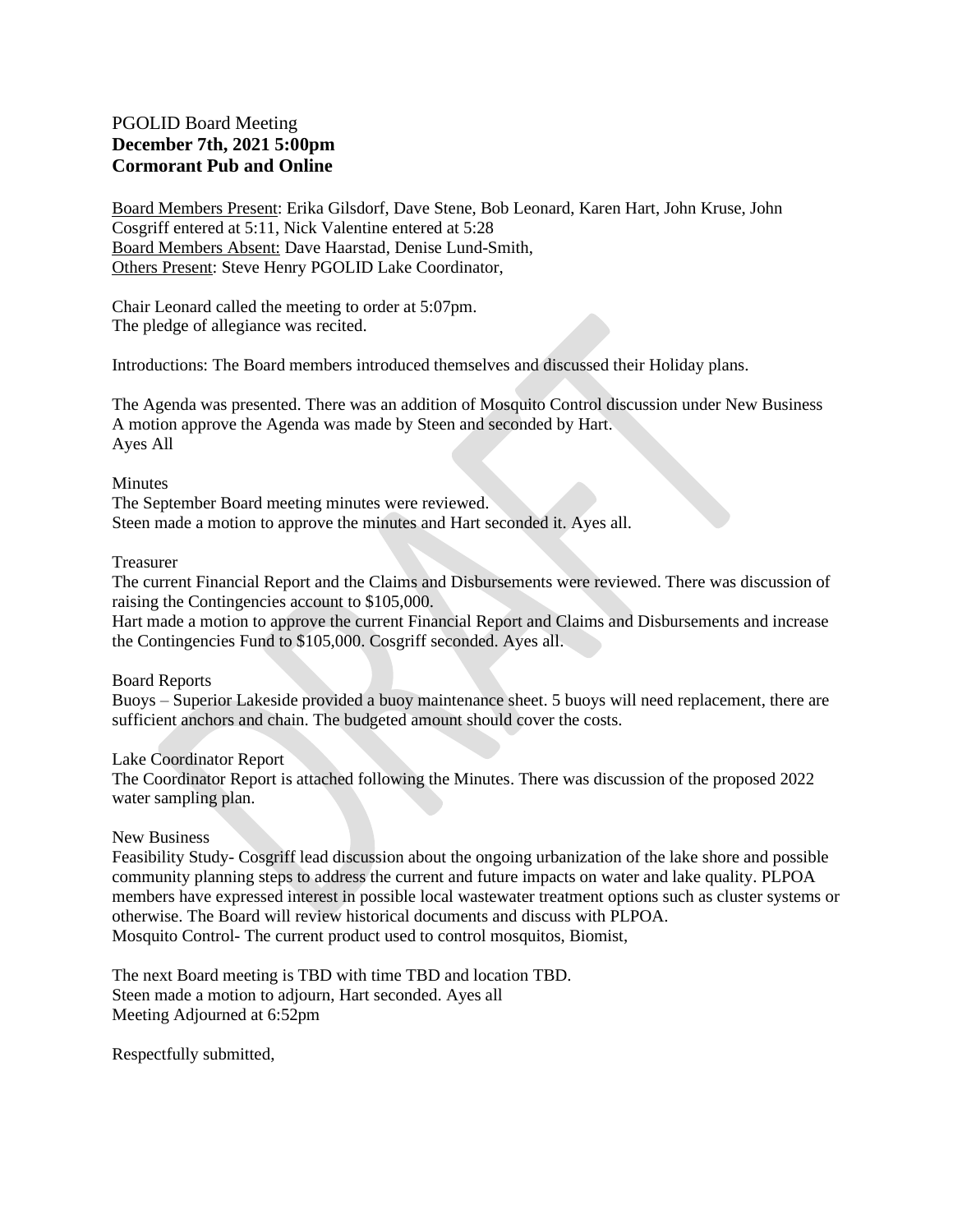# Lake Coordinator Report – December 7th, 2021

## 1. AIS Treatment

- The MN DNR sent AIS Treatment reimbursement checks totaling about \$3000.
- The grant application period for MN DNR AIS Treatment grants 2022 should open in January.
- While processing the grant payment we did have a persistent phishing attempt trying to gain account and systems information.
- Wild Celery was a prominent plant in 2021! Several lakes surveyed by RMB had Wild Celery levels much higher than ever observed. On Fish Trap Lake we found it at over 50% of the sites sampled which is a tremendous level of coverage.

# 2. Lake and Stream Monitoring

- Lake Water Quality Report See additional attachment
- Littoral Sampling was done in October. This sampling was originally done in 2008 and has not re-occurred since then. It will be done monthly from May to October while lake samples are being taken with several additional sites.
- Zebra Mussel Sampling report to be handed out at meeting. Similar to previous years.
- Sediment Samples were taken again this October. Sites sampled were on the eastern portion of Pelican Lake and will be compared to the 2004 samples from the same sites. Results will come back about January.
- $\bullet$  2022 Plans
	- o Diagnostic monitoring on Spring Creek, 3 to 4 sites.
	- o Littoral samples to document near shore conditions and trends, 10 sites regularly.
	- o Sediment sampling program expansion, sampling 10 sites once each year.
	- o Sonar transects: In the past work has been done in Minnesota on documenting plant growth and species with sonar, including by MN DNR. I recently saw an Engineer's report that documented 'bottom consolidation' and 'plant biovolume' as indicators of lake health. This is not something done currently by MPCA or DNR but definitely tracks some significant lake conditions.

# 3. Partnerships

- Hubbard COLA I distributed the 'Priority Area -Intersection of Risk and Quality' map and shared the link to the presentation on lake protection at the Hubbard COLA meeting.
- Crow Wing SWCD Discussion about their Island-Loon Project and good approaches to get projects accomplish. They indicated that finding forums and methods to avoid the politics of discussing/proving a 'decline' in lake quality can be key. Currently they work extensively with the County Highway Department where lake quality is a non-issue in project determination.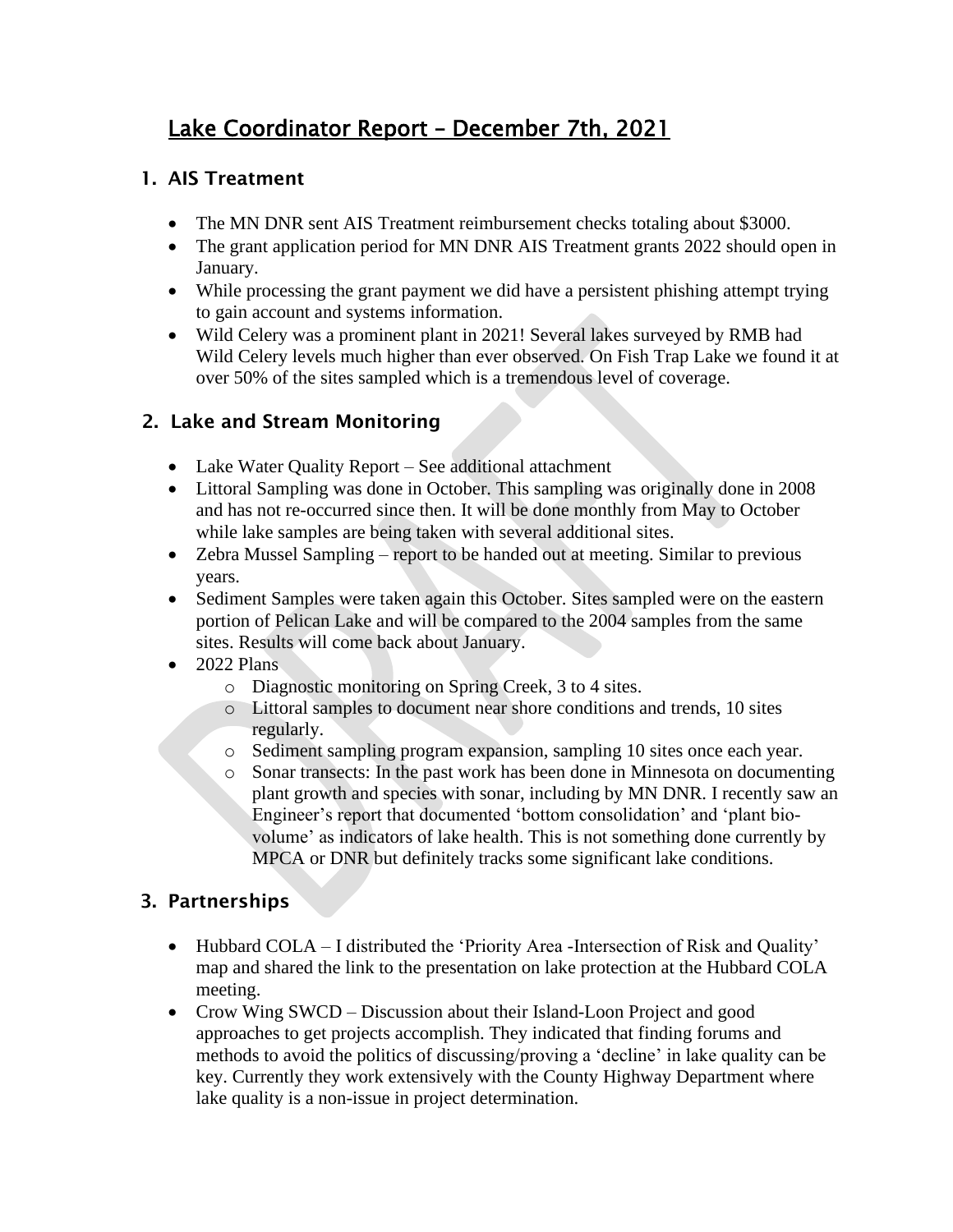• One Watershed One Plan – Habitat and Stewardship were discussed at the November meeting. The concern related to lakes was habitat loss due to vegetation removal. Lakes will be one of the items discussed for priority setting during their January 3<sup>rd</sup> meeting, 10 am to 3 pm. Those Priorities will then be approved January  $27<sup>th</sup>$ . The Watershed Plan is projected to be finished within the year.

### 4. Workshops and Research

• Otter Tail AIS Presentation – Meg Duhr from the Minnesota Aquatic Invasive Species Research Center gave a presentation at Thumper Pond in Ottertail covering programs at MAISRC and the AIS Explorer. The AIS Explorer does have good tools for judging County level Starry Stonewort risk.

RE: Lake Use Changes - Spencer McGrew was a host of the presentation and he relayed that since MN DNR is almost always at the west Pelican Lake access Otter Tail County does not have a lot of inspection data from that access. What OTC inspectors saw was a 20%+ increase in boater launches in 2020. Initial review of 2021 indicates a reduction from 2020 but still above pre pandemic levels.

### 5. Student Communications – Possible Intern

• I spoke with a Carolyn Voss who is a student in limnology, lake systems, at Concordia College and has connections with Pelican Lake. Carolyn was very knowledgeable and passionate about Minnesota's lakes. I shared RMB's summer intern opportunities with her. She had some questions about the Pelican Lakes as follows. I will answer the first and the others are for your consideration. I have definitely heard opposing responses to these concerns, so there is no wrong answer.

o Carolyn: Looking at the lake water quality data I was surprised to see that it indicates Pelican Lake's quality is improving, for several years there has been increasing amounts of weeds, slime, and algae blooms. Can you explain that?

Steve: Standard mid-lake water quality measures gauge a lake's productivity based on the free floating algae and not rooted algae and plants. In the past free floating algae was the dominant form of lake productivity in most lakes, we measured how much algae was in the water based on secchi disk clarity and we knew about how productive that lake was. Now, in the presence of zebra mussels, most of the free floating algae gets eaten within days, digested, and deposited next to the rooted algae